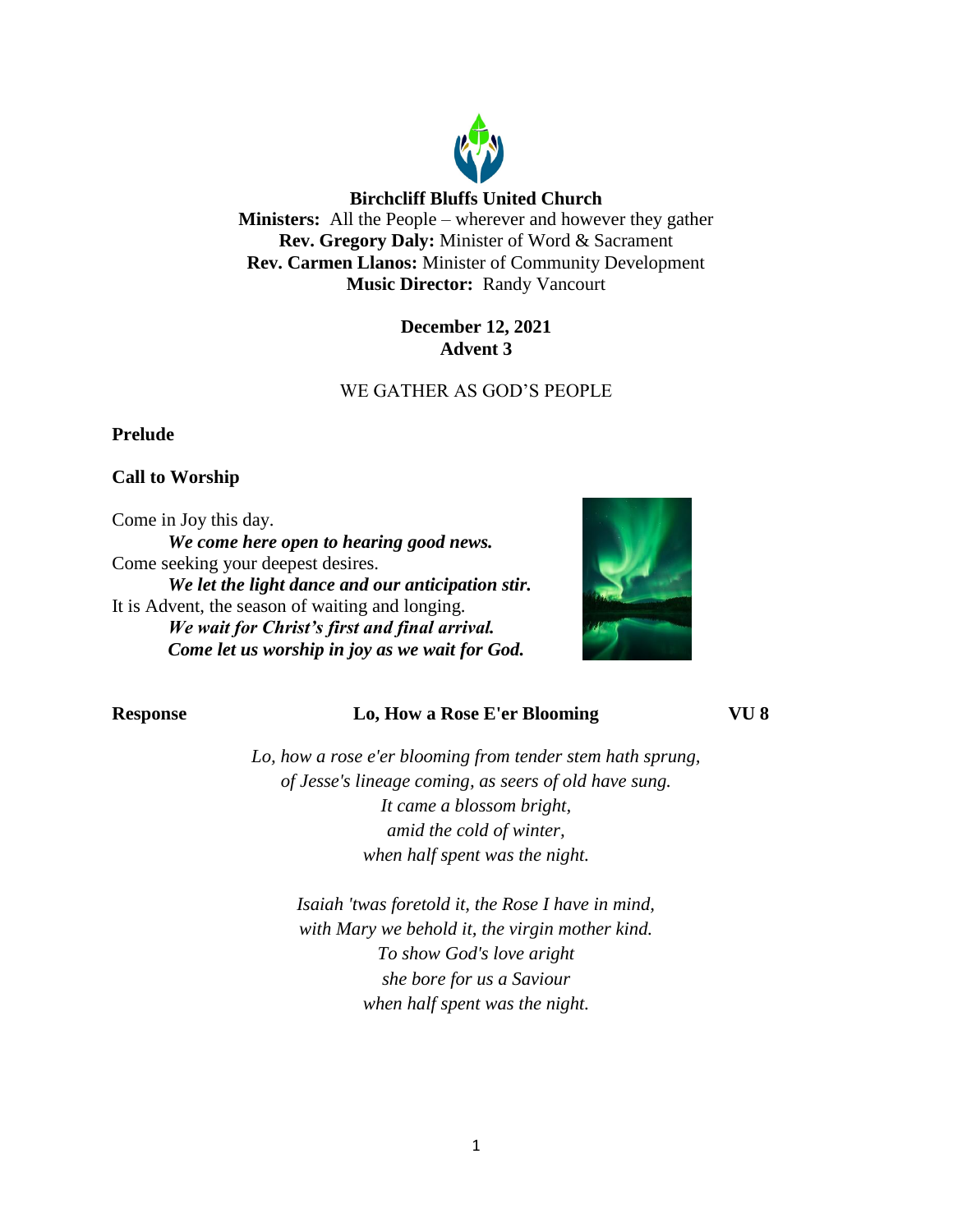## **Life & Work of the Church**

*Welcome to online worship*

**Land Acknowledgement**

#### **Advent Three Candle Lighting**







Light for the shadows: *may it show us the way.* A flame of joy: *may our hearts be warmed.* A beacon of possibility: *may there be light and joy in our living as we prepare to welcome Jesus.* Come, bask in the light of Christ. May Joy light the world this Christmas.

#### **Opening Hymn** Gaudete

English Text:: Randy Vancourt Music: Piae Cantiones

*Rejoice, rejoice For Christ is come among us Of the Virgin Mary born So rejoice*

*The time of grace is drawing near For which we have waited Let us worship faithfully Life is celebrated*

*God becomes as one of us Nature is astounded All the world has been renewed Sin has been confounded*

*Rejoice, rejoice For Christ is come among us Of the Virgin Mary born So rejoice*

*The closed gate of Ezekial Passed through like a river Now the Light is rising up We will be delivered*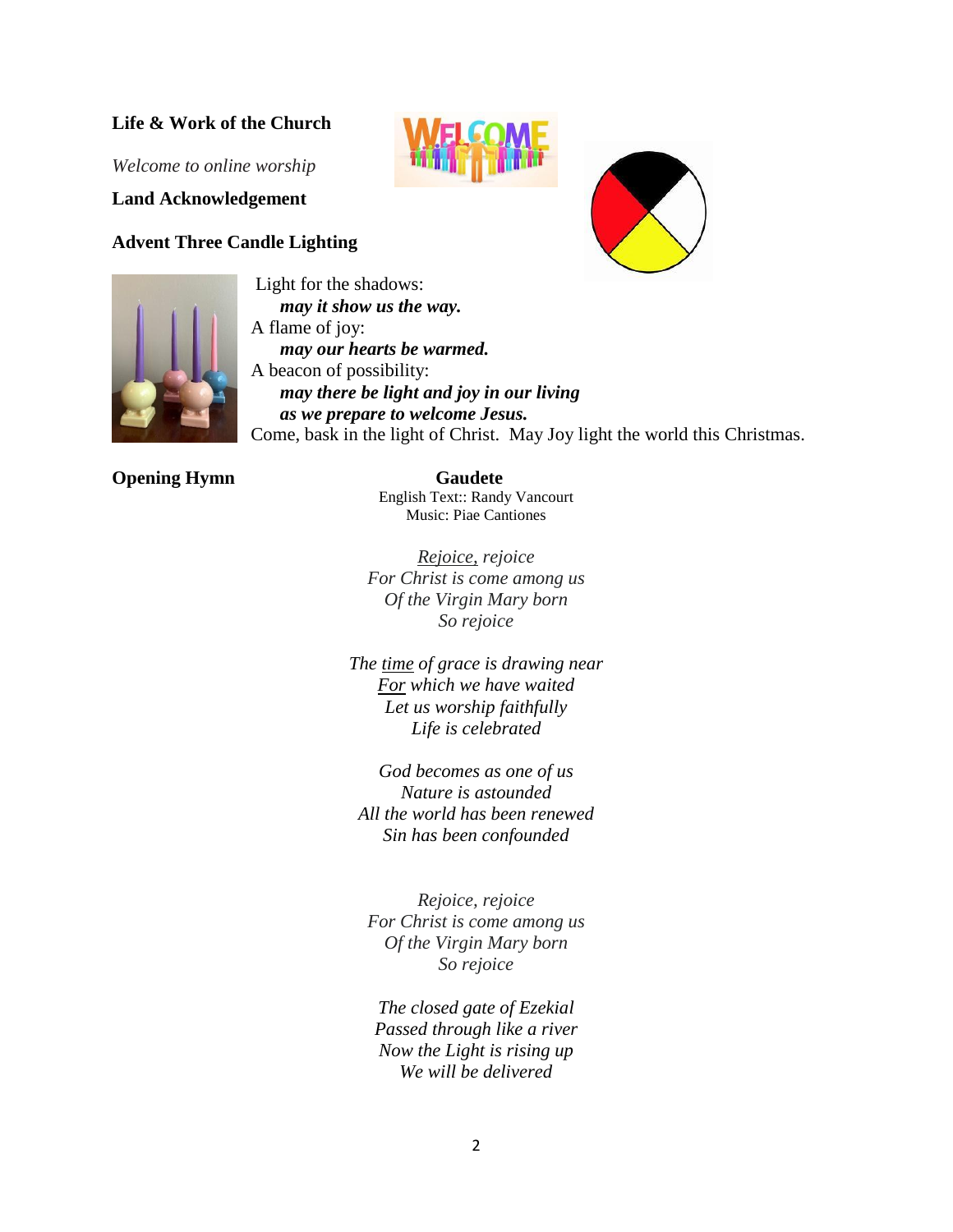*Praise the glory that arrives Sing in celebration God will bless the coming child Who will bring salvation*

*Rejoice, rejoice For Christ is come among us Of the Virgin Mary born So rejoice*

# **Prayer for Grace**



*We pray for joy in a world that can sometimes seem devoid of merriment or delight. We know that sometimes we mock the merriment and delight of others just because they have something we don't. God, grant us a vision for your future, may we live with joy and support others in their joy.* 

*Let it give us strength in hard times and be a cause for celebration in times of bliss. Amen.*

# WE LISTEN FOR GOD'S WORD

# **And Now for Something Completely Different**

What is pure joy?



# **Hymn Rejoice in the Lord Always VU 249**

*Rejoice in the Lord always and again I say rejoice! Rejoice in the Lord always and again I say rejoice! Rejoice, rejoice, and again I say rejoice! Rejoice, rejoice, and again I say rejoice!*

#### **Prayer of Illumination**



*Help us O God, to come to you with open lives to receive your words. May we give them new life as we listen to what you have to say. Open our hearts as we embark on this journey with each other and with you. Amen*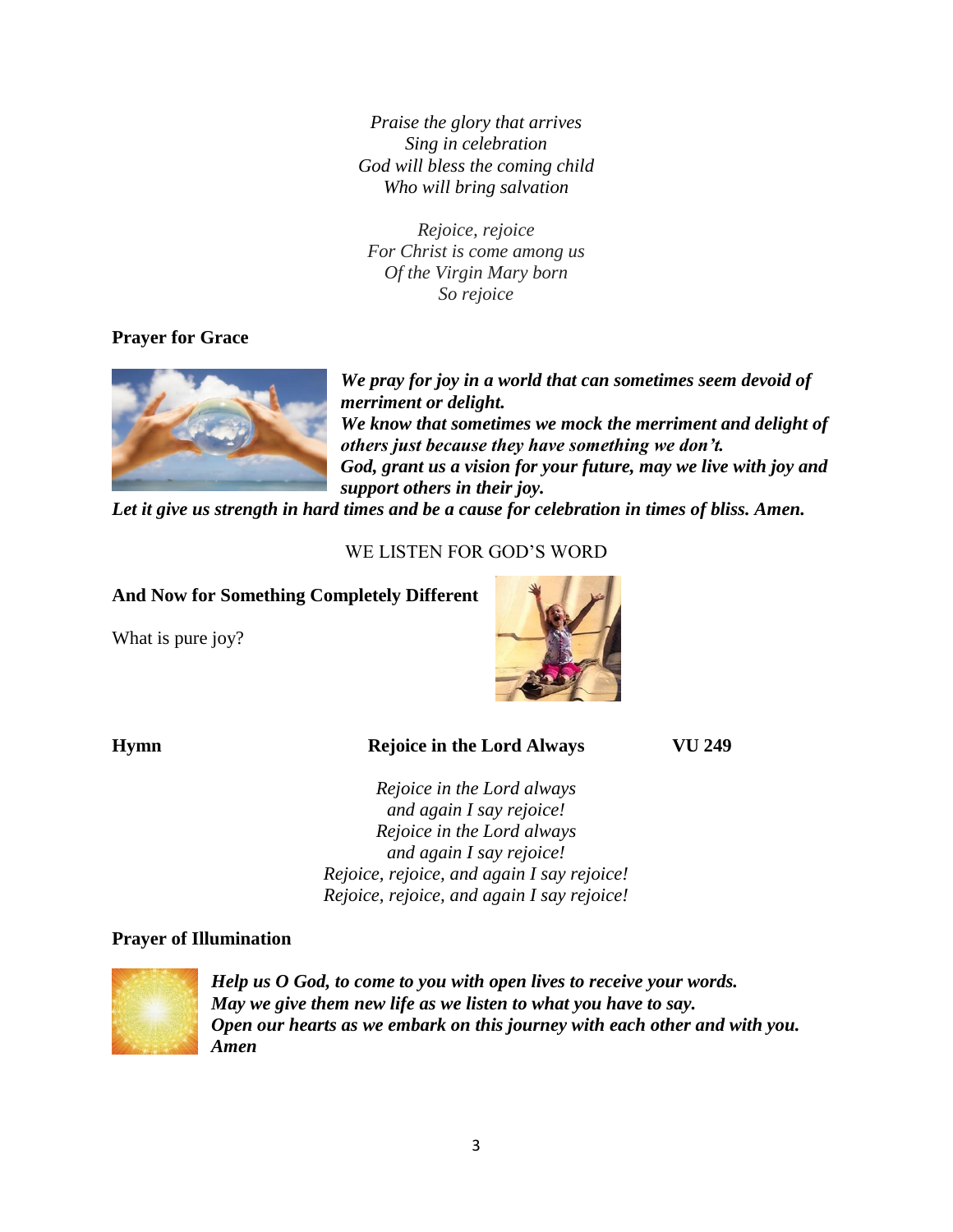#### **Isaiah 12:2-6 New Revised Standard Version**

<sup>2</sup> Surely God is my salvation; I will trust, and will not be afraid, for GOD is my strength and my might; and has become my salvation.

 $3$  With joy you will draw water from the wells of salvation.  $4$  And you will say in that day:

Give thanks to GOD, call on GOD'S name; make known GOD's deeds among the nations; proclaim that GOD 's name is exalted.

 $<sup>5</sup>$  Sing praises to GOD, for all that has been done gloriously;</sup> let this be known in all the earth. <sup>6</sup> Shout aloud and sing for joy, O royal Zion, for great in your midst is the Holy One of Israel.

#### **Luke 3:7-18 New Revised Standard Version**

<sup>7</sup> John said to the crowds that came out to be baptized by him, "You brood of vipers! Who warned you to flee from the wrath to come? <sup>8</sup> Bear fruits worthy of repentance. Do not begin to say to yourselves, 'We have Abraham as our ancestor'; for I tell you, God is able from these stones to raise up children to Abraham. <sup>9</sup> Even now the ax is lying at the root of the trees; every tree therefore that does not bear good fruit is cut down and thrown into the fire."

 $10$  And the crowds asked him, "What then should we do?"  $11$  In reply he said to them, "Whoever has two coats must share with anyone who has none; and whoever has food must do likewise."  $12$  Even tax collectors came to be baptized, and they asked him, "Teacher, what should we do?" <sup>13</sup> He said to them, "Collect no more than the amount prescribed for you." <sup>14</sup> Soldiers also asked him, "And we, what should we do?" He said to them, "Do not extort money from anyone by threats or false accusation, and be satisfied with your wages."

<sup>15</sup> As the people were filled with expectation, and all were questioning in their hearts concerning John, whether he might be the Messiah, <sup>16</sup> John answered all of them by saying, "I baptize you with water; but one who is more powerful than I is coming; I am not worthy to untie the thong of his sandals. He will baptize you with the Holy Spirit and fire. <sup>17</sup> His winnowing fork is in his hand, to clear his threshing floor and to gather the wheat into his granary; but the chaff he will burn with unquenchable fire."

 $18$  So, with many other exhortations, he proclaimed the good news to the people.

This is the word of God for the people of God. *Thanks be to God*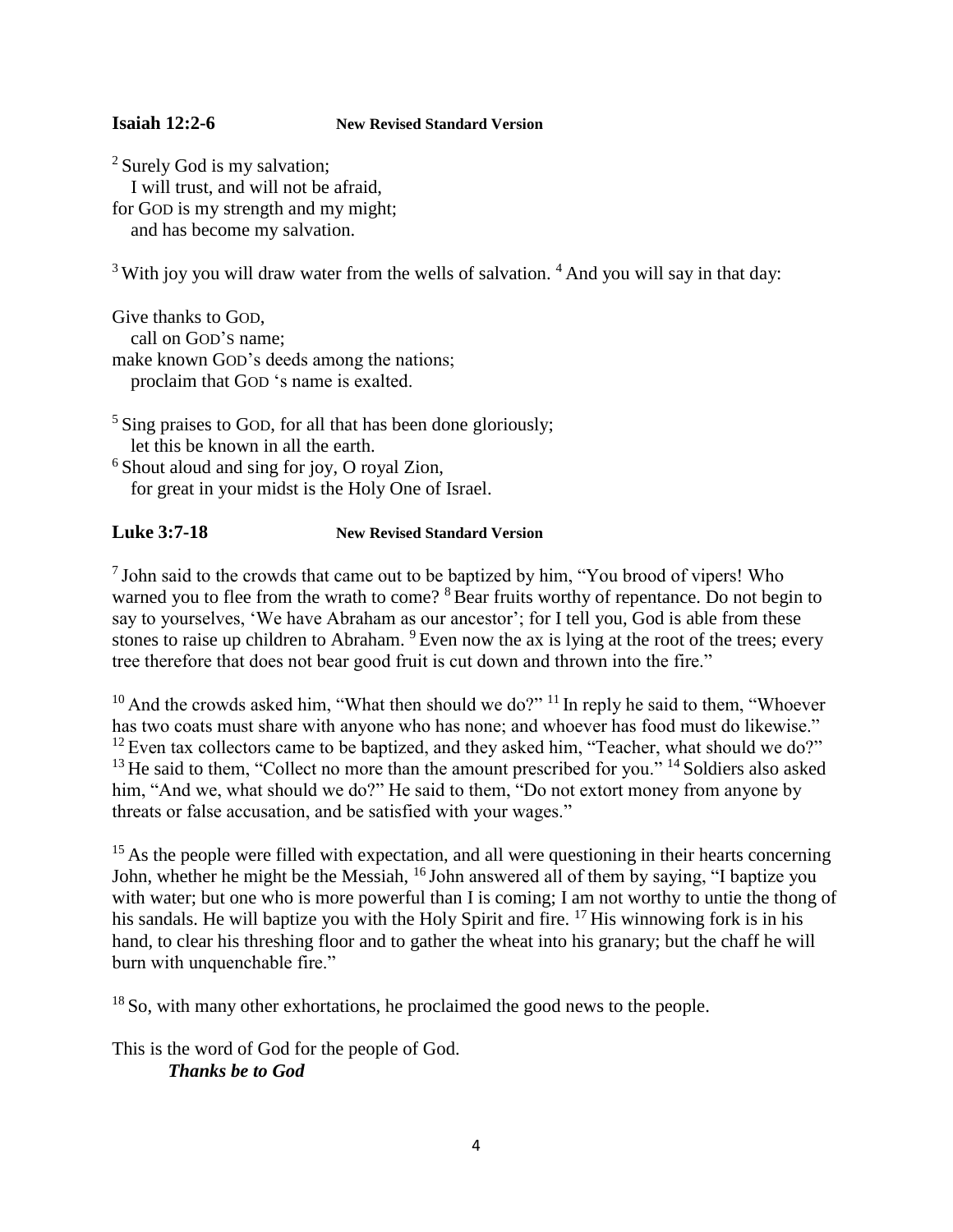#### **Sermon Snakeskin Jacket**



#### **Hymn On Jordan's Bank VU 20**

*On Jordan's bank, the Baptist's cry announces that the Lamb is nigh; awake and hearken, for he brings glad tidings of the King of Kings.*

*Then cleansed be every life from sin; make straight the way for God within; and let each heart prepare a home where such a mighty guest may come.*

*Stretch forth your hand, our health restore, and help us rise to fall no more. O let your face upon us shine, and fill the world with love divine.*

*All praise to you, eternal One, whose advent has our freedom won; and praise to God whom we adore, with Holy Spirit evermore.*

## WE RESPOND TO GOD'S WORD

#### **Offering our Gifts to God**



#### **Prayers of the People**



*Our Father, who art in heaven, hallowed be thy name; thy kingdom come; thy will be done; on earth as it is in heaven. Give us this day our daily bread. And forgive us our trespasses, as we forgive those who trespass against us. And lead us not into temptation; but deliver us from evil. For thine is the kingdom, the power, and the glory for ever and ever. Amen.*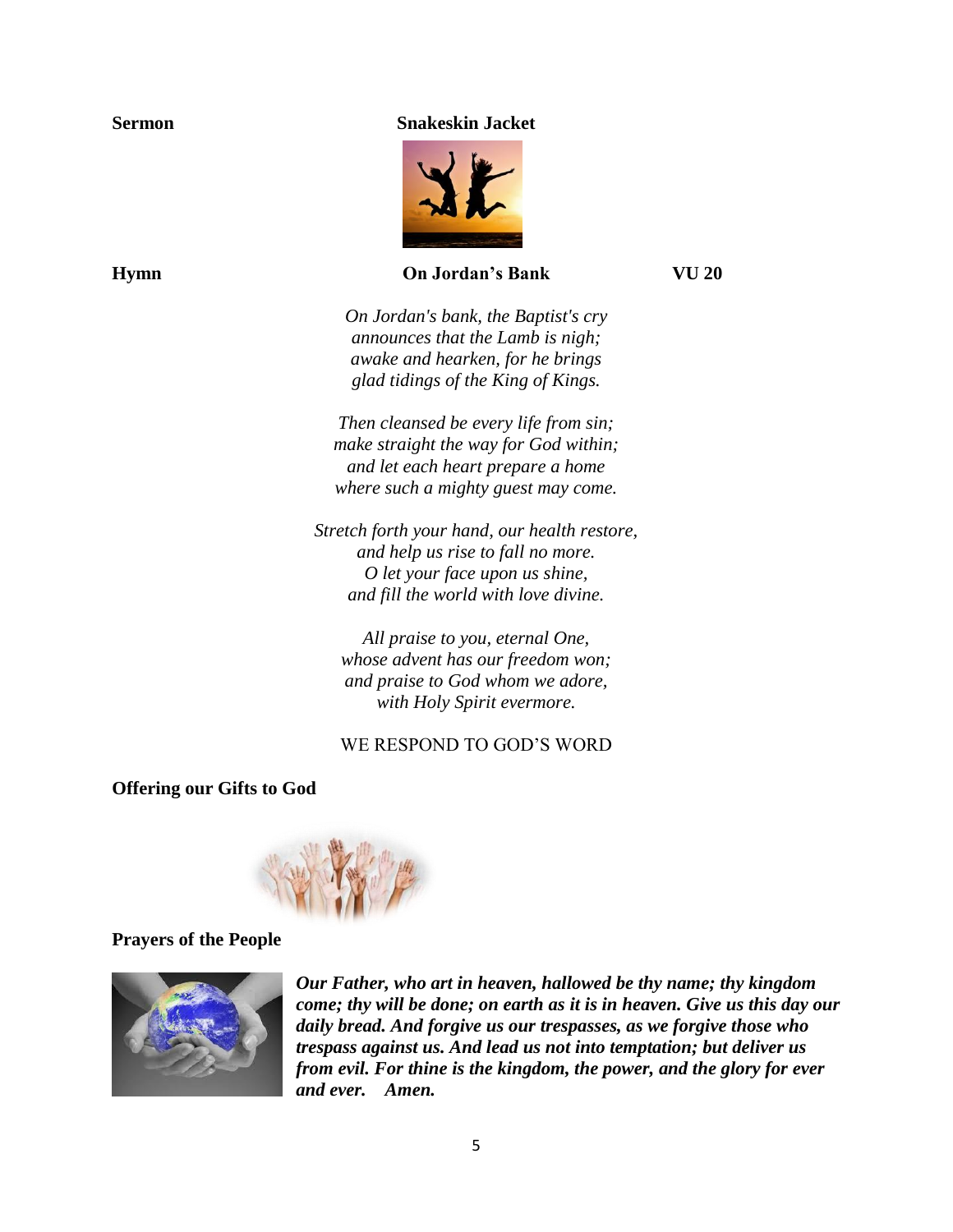### BLESSING AND SENDING FORTH

| <b>Closing Hymn</b> | Lo, He Comes with Clouds Descending                                  | VU 25 |
|---------------------|----------------------------------------------------------------------|-------|
|                     | Lo, he comes with clouds descending,                                 |       |
|                     | robed in awesome majesty,<br>Thousand, thousand saints attending     |       |
|                     | join to sing the glad refrain:                                       |       |
|                     | hallelujah, hallelujah, hallelujah!                                  |       |
|                     | God appears on earth to reign.                                       |       |
|                     | Now redemption, long expected                                        |       |
|                     | see in solemn pomp appear;                                           |       |
|                     | all the saints, by us rejected,<br>thrill the trumpet sound to hear: |       |
|                     | hallelujah, hallelujah, hallelujah!                                  |       |
|                     | See the day of God appear!                                           |       |
|                     |                                                                      |       |

# **Benediction & Commissioning (Philippians 4: 4-7)**

Rejoice in the Lord always; again I say, Rejoice.



Let your gentleness be known to everyone. The Lord is near. Do not worry about anything, but in everything by prayer and supplication with thanksgiving let your requests be made known to God. And the peace of God, which surpasses all understanding, will guard your hearts and your minds in Christ Jesus.

**Postlude** 

Permission to reproduce lyrics and podcast/stream the music in this service obtained from One License.